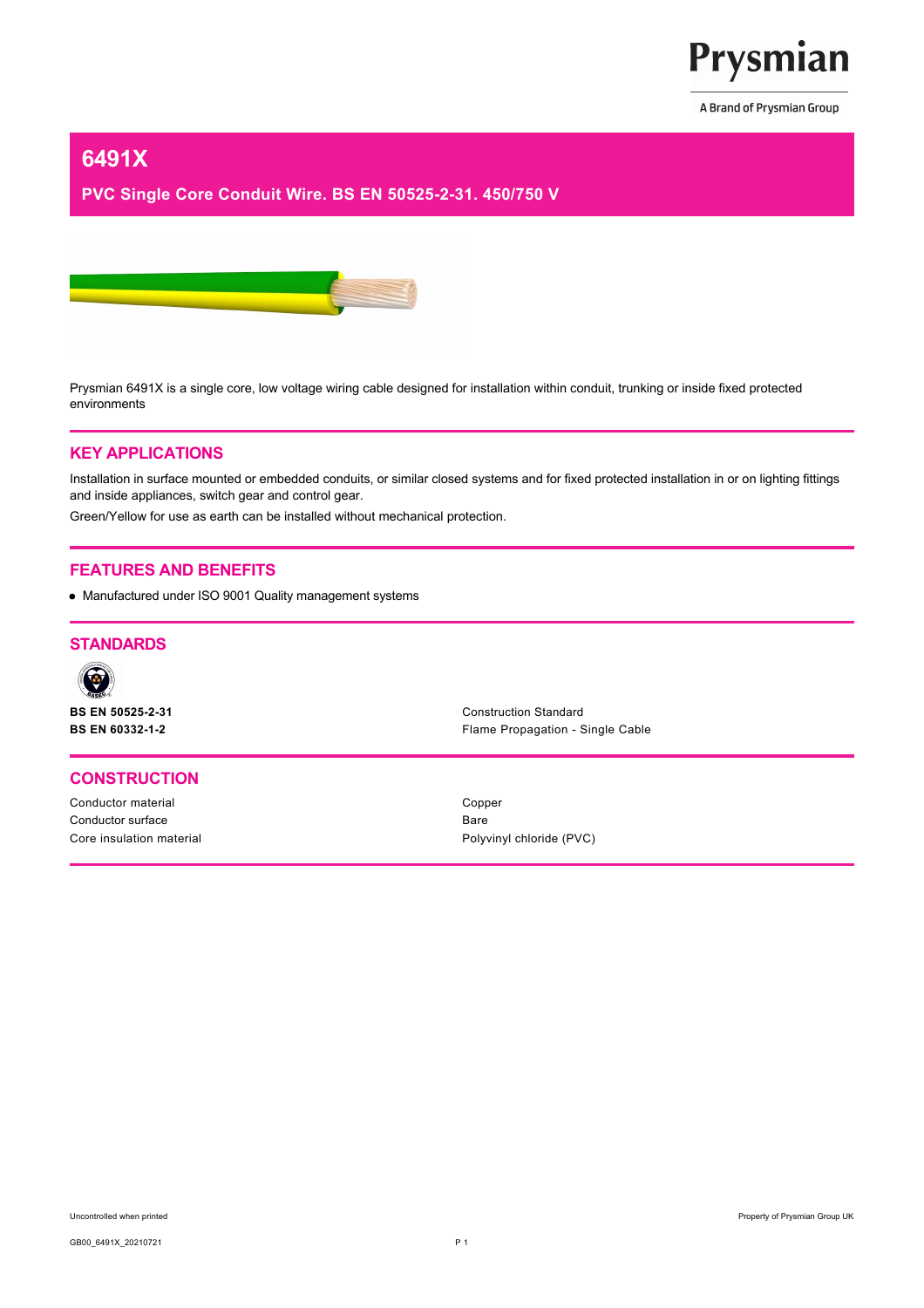

A Brand of Prysmian Group

# **APPLICATIONS PROPERTIES**

| Nominal voltage U0 [V]             | 450                                |
|------------------------------------|------------------------------------|
| Nominal voltage U [V]              | 750                                |
| Flame retardant                    | In accordance with BS EN 60332-1-2 |
| Max. conductor temperature [°C]    | 70                                 |
| Min. Operation temperature [°C]    | $-15$                              |
| Min. Installation temperature [°C] | 0                                  |
| Max. Installation temperature [°C] | 60                                 |
| Bending radius (rule)              | 6D                                 |

## **COLOURS**

A range of insulation colours are available, including green/yellow

#### **CURRENT RATINGS**

Refer to table 4D1 of BS 7671 Requirements for Electrical Installations. IET Wiring Regulations

## **CONTACT INFORMATION**

Prysmian Cables & Systems Limited, Chickenhall Lane, Eastleigh, Hampshire, SO50 6YU, United Kingdom uk.prysmiangroup.com

#### Copyright Prysmian Group - 2021

You may not copy, reprint or reproduce in any form the content, either wholly or in part, of this Datasheet, without the written permission of the copyright owner.

All sizes and values without tolerances are reference values. Specifications are for product as supplied by Prysmian Group : any modification or alteration afterwards of product may give different result. The information is believed to be correct at the time of issue. Prysmian Group reserves the right to amend the information within this Datasheet without prior notice. This Datasheet may include inaccuracies, omissions of content and of information and is not contractually valid unless specifically authorised by Prysmian Group.